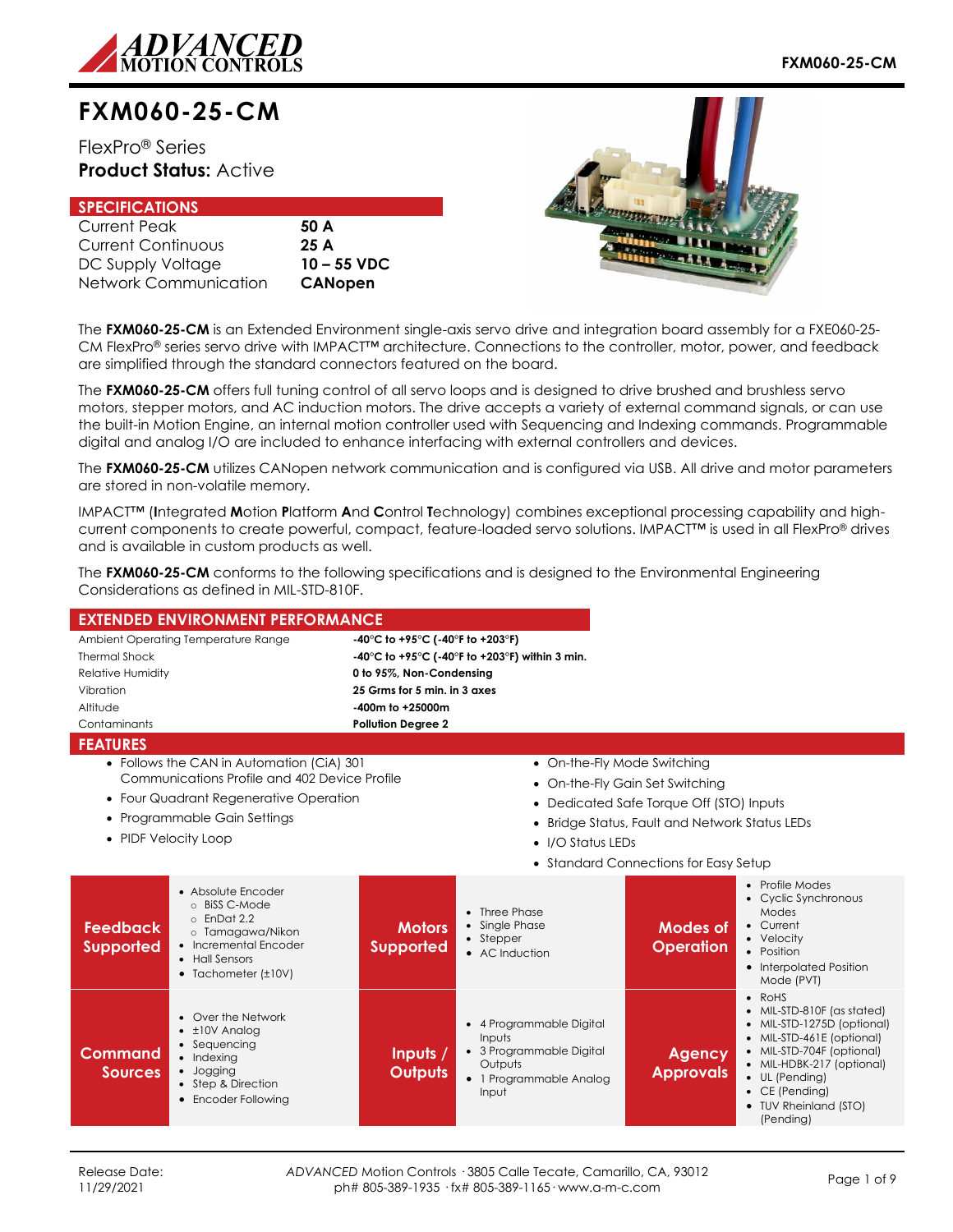

# **BLOCK DIAGRAM**



### **INFORMATION ON APPROVALS AND COMPLIANCES**

| RoHS<br>Compliant    | The RoHS Directive restricts the use of certain substances including lead, mercury, cadmium, hexavalent<br>chromium and halogenated flame retardants PBB and PBDE in electronic equipment. |
|----------------------|--------------------------------------------------------------------------------------------------------------------------------------------------------------------------------------------|
| MIL-STD-810F         | Environmental Engineering Considerations and Laboratory Tests - (as stated)                                                                                                                |
| <b>MIL-STD-1275D</b> | Characteristics of 28 Volt DC Electrical Systems in Military Vehicles – (optional)                                                                                                         |
| MIL-STD-461E         | Requirements for the Control of Electromagnetic Interference Characteristics of Subsystems and<br>Equipment - (optional)                                                                   |
| MIL-STD-704F         | Aircraft Electric Power Characteristics - (optional)                                                                                                                                       |
| MII-HDBK-217         | Reliability Prediction of Electronic Equipment (MTBF) – (optional)                                                                                                                         |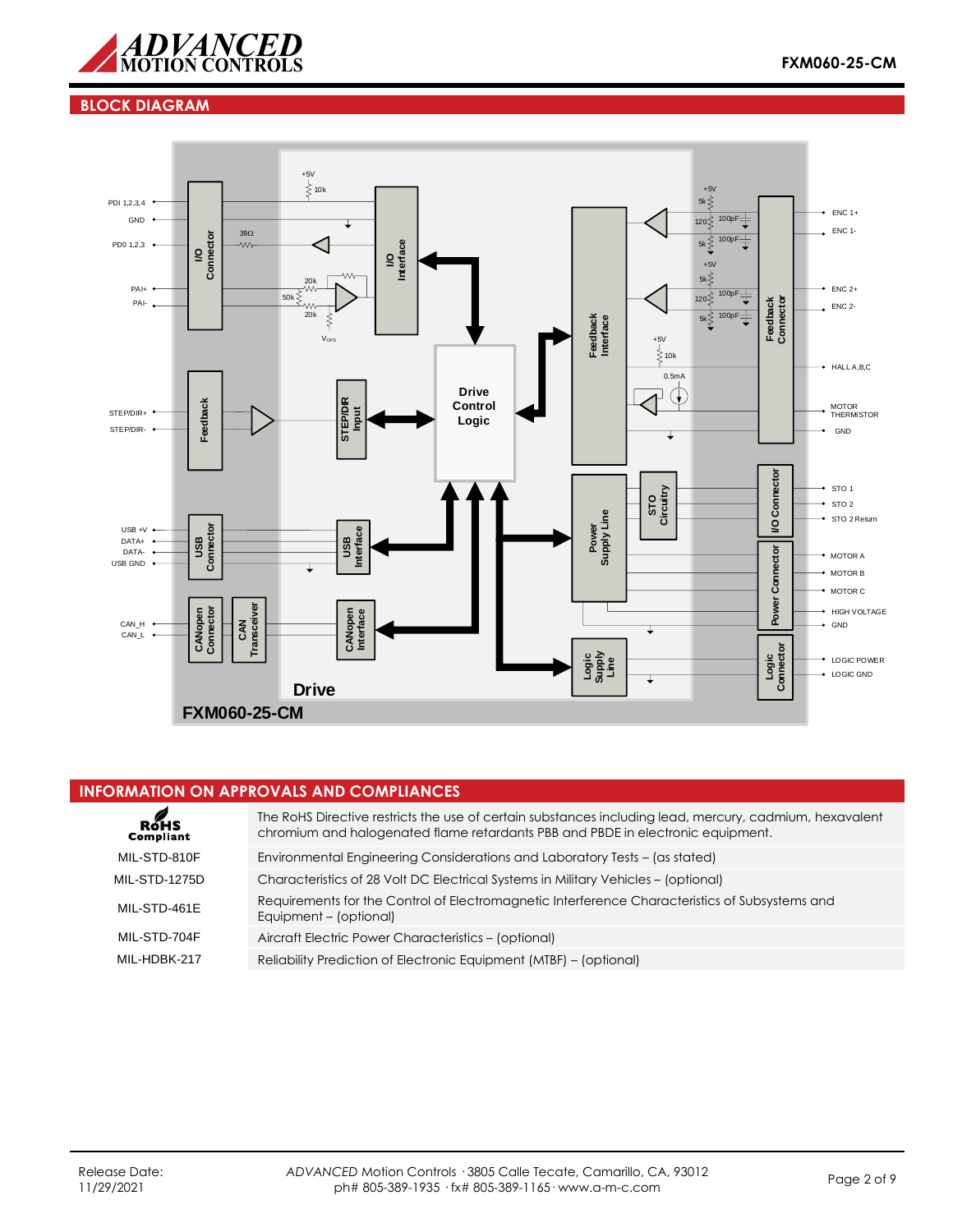

# **SPECIFICATIONS**

| <b>Electrical Specifications</b>                    |                              |                                                                                                                                                                    |  |  |
|-----------------------------------------------------|------------------------------|--------------------------------------------------------------------------------------------------------------------------------------------------------------------|--|--|
| <b>Description</b>                                  | Units                        | Value                                                                                                                                                              |  |  |
| Nominal DC Supply Input Range                       | <b>VDC</b>                   | $12 - 48$                                                                                                                                                          |  |  |
| DC Supply Input Range                               | <b>VDC</b>                   | $10 - 55$                                                                                                                                                          |  |  |
| DC Supply Undervoltage                              | <b>VDC</b>                   | 8                                                                                                                                                                  |  |  |
| DC Supply Overvoltage                               | <b>VDC</b>                   | 58                                                                                                                                                                 |  |  |
| Logic Supply Input Range (optional)                 | <b>VDC</b>                   | $10 - 55$                                                                                                                                                          |  |  |
| Safe Torque Off Voltage (Default)                   | <b>VDC</b>                   | 5                                                                                                                                                                  |  |  |
| Maximum Peak Current Output1                        | A (Arms)                     | 50 (35.4)                                                                                                                                                          |  |  |
| Maximum Continuous Current Output <sup>2</sup>      | A (Arms)                     | 25(25)                                                                                                                                                             |  |  |
| Bus Capacitance <sup>3</sup>                        | μF                           | 52.8                                                                                                                                                               |  |  |
| Efficiency at Rated Power                           | $\%$                         | 99                                                                                                                                                                 |  |  |
| Maximum Continuous Output Power                     | W                            | 1361                                                                                                                                                               |  |  |
| Maximum Power Dissipation at Continuous Current     | W                            | 14                                                                                                                                                                 |  |  |
| Minimum Load Inductance (line-to-line) <sup>4</sup> | μH                           | 150 (@ 48VDC supply); 75 (@24VDC supply); 40 (@12VDC supply)                                                                                                       |  |  |
| Switching Frequency                                 | kHz                          | 20                                                                                                                                                                 |  |  |
| Maximum Output PWM Duty Cycle                       | %                            | 83                                                                                                                                                                 |  |  |
|                                                     |                              | <b>Control Specifications</b>                                                                                                                                      |  |  |
| <b>Description</b>                                  | Units                        | Value                                                                                                                                                              |  |  |
| Communication Interfaces                            | $\sim$                       | CANopen (USB for configuration)                                                                                                                                    |  |  |
| <b>Command Sources</b>                              |                              | ±10 V Analog, Over the Network, Sequencing, Indexing, Jogging, Step &<br>Direction, Encoder Following                                                              |  |  |
| Feedback Supported                                  | $\overline{\phantom{a}}$     | Absolute Encoder (BiSS C-Mode, EnDat 2.2, Tamagawa/Nikon), Incremental<br>Encoder, Hall Sensors, Auxiliary Incremental Encoder, Tachometer (±10V)                  |  |  |
| Commutation Methods                                 | $\overline{\phantom{a}}$     | Sinusoidal, Trapezoidal                                                                                                                                            |  |  |
| Modes of Operation                                  |                              | Profile Modes, Cyclic Synchronous Modes, Current, Velocity, Position,<br>Interpolated Position Mode (PVT)                                                          |  |  |
| Motors Supported <sup>5</sup>                       | $\overline{a}$               | Three Phase (Brushless Servo), Single Phase (Brushed Servo, Voice Coil, Inductive<br>Load), Stepper (2- or 3-Phase Closed Loop), AC Induction (Closed Loop Vector) |  |  |
| Hardware Protection                                 |                              | 40+ Configurable Functions, Over Current, Over Temperature (Drive & Motor),<br>Over Voltage, Short Circuit (Phase-Phase & Phase-Ground), Under Voltage             |  |  |
| Programmable Digital Inputs/Outputs                 | $\overline{\phantom{a}}$     | 4/3                                                                                                                                                                |  |  |
| Programmable Analog Inputs/Outputs                  |                              | 1/0                                                                                                                                                                |  |  |
| Primary I/O Logic Level                             | $\sim$                       | 5 VDC, not isolated                                                                                                                                                |  |  |
| Current Loop Sample Time                            | μS                           | 50                                                                                                                                                                 |  |  |
| Velocity Loop Sample Time                           | μS                           | 100                                                                                                                                                                |  |  |
| Position Loop Sample Time                           | μS                           | 100                                                                                                                                                                |  |  |
| Maximum Encoder Frequency                           | MHz                          | 20 (5 pre-quadrature)                                                                                                                                              |  |  |
|                                                     |                              | <b>Mechanical Specifications</b>                                                                                                                                   |  |  |
| Description                                         | Units                        | Value                                                                                                                                                              |  |  |
| Size $(H \times W \times D)$                        | $mm$ (in)                    | 50.8 x 25.4 x 22.1 (2.00 x 1.00 x 0.87)                                                                                                                            |  |  |
| Weight                                              | $g$ (oz)                     | 45.4(1.6)                                                                                                                                                          |  |  |
| Ambient Operating Temperature Range <sup>6</sup>    | $^{\circ}$ C ( $^{\circ}$ F) | $-40 - 95$ $(-40 - 203)$                                                                                                                                           |  |  |
| Storage Temperature Range                           | $^{\circ}$ C ( $^{\circ}$ F) | $-50 - 100$ $(-58 - 212)$                                                                                                                                          |  |  |
| <b>Thermal Shock</b>                                | $^{\circ}$ C ( $^{\circ}$ F) | $-40 - 95$ ( $-40 - 203$ ) within 3 min                                                                                                                            |  |  |
| <b>Relative Humidity</b>                            |                              | 0-95%, non-condensing                                                                                                                                              |  |  |
| Vibration                                           | Grms                         | 25 for 5 minutes in 3 axes                                                                                                                                         |  |  |
| Altitude                                            | m                            | $-400 - 25000$                                                                                                                                                     |  |  |
| Contaminants                                        | $\bar{a}$                    | Pollution Degree 2                                                                                                                                                 |  |  |
| P1 CANopen COMMUNICATION CONNECTOR                  | $\overline{\phantom{a}}$     | 6-pin, 1.0mm spaced single row vertical header                                                                                                                     |  |  |
| P2 USB CONNECTOR                                    |                              | USB Type C, vertical entry                                                                                                                                         |  |  |
| P3 IO and LOGIC CONNECTOR                           | $\overline{\phantom{a}}$     | 20-pin, 1.0mm spaced dual row vertical header                                                                                                                      |  |  |
| <b>P4 FEEDBACK CONNECTOR</b>                        | $\overline{\phantom{a}}$     | 30-pin, 1.0mm spaced dual row vertical header                                                                                                                      |  |  |
| P5 POWER CONNECTOR                                  | $\overline{\phantom{a}}$     | 2x 165 mm, 16 AWG flying leads w/ solder-dipped ends                                                                                                               |  |  |
| P6 MOTOR POWER CONNECTOR                            | $\overline{\phantom{a}}$     | 3x 165 mm, 16 AWG flying leads w/ solder-dipped ends                                                                                                               |  |  |

**Notes**<br>1. Capable of supplying drive rated peak current for 2 seconds with 10 second foldback to continuous value. Longer times are possible with lower current limits.<br>2. Continuous A<sub>rms</sub> value attainable when RMS Charge

3. Applications with a supply voltage higher than 30VDC require a minimum external decoupling capacitance of 470µF / 100V added across HV and POWER GND.

4. Lower inductance is acceptable for bus voltages well below maximum. Use external inductance to meet requirements.<br>5. Maximum motor speed for stepper motors is 600 RPM. Consult the hardware installation manual for 2-phas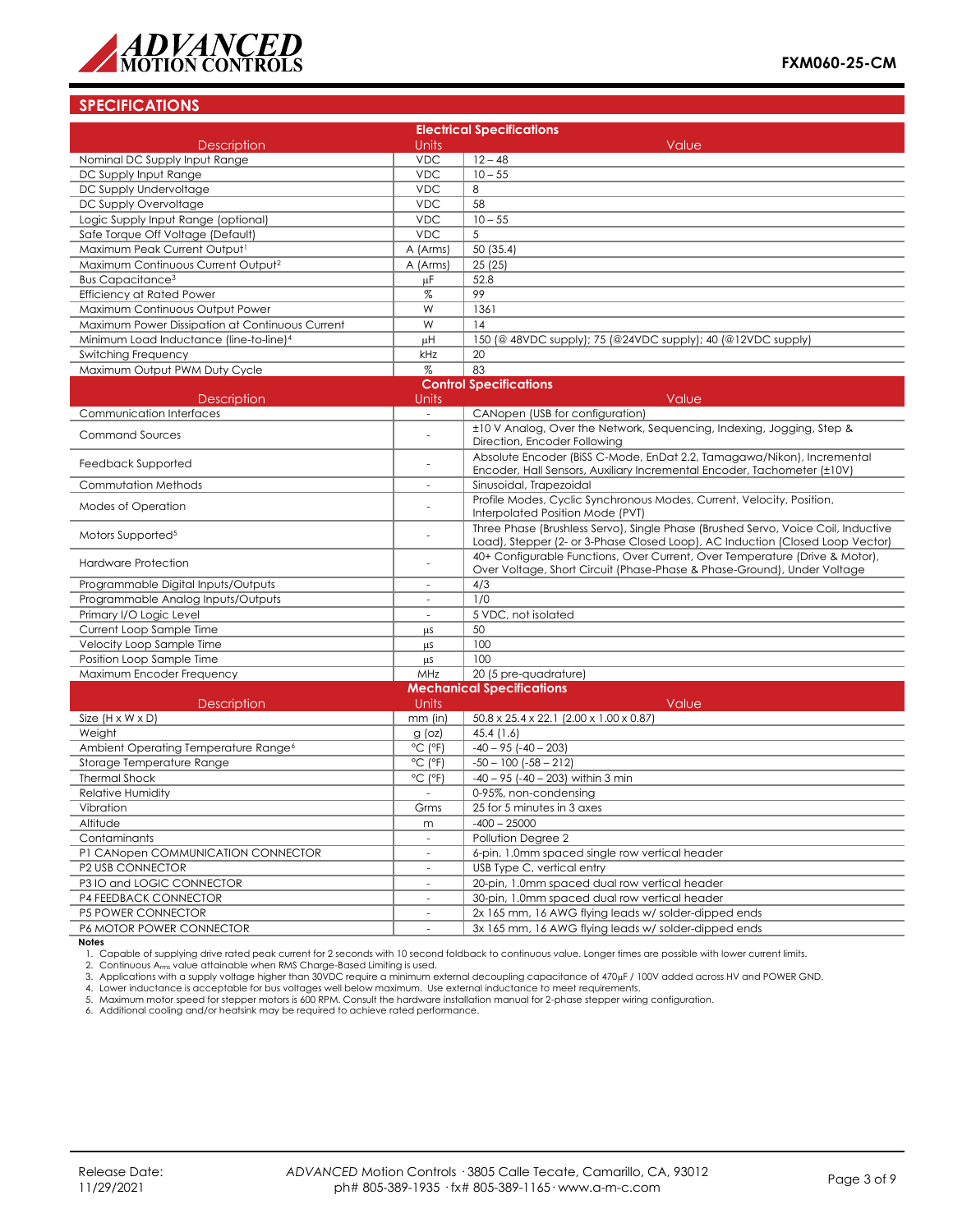

# **PIN FUNCTIONS**

|                                        | P1 - CANopen Communication Connector |                   |                                         |                                                                  |            |  |
|----------------------------------------|--------------------------------------|-------------------|-----------------------------------------|------------------------------------------------------------------|------------|--|
| Pin                                    |                                      | <b>Name</b>       |                                         | <b>Description / Notes</b>                                       | I/O        |  |
|                                        | CAN H                                |                   | CAN_H bus line (dominant high)          |                                                                  | I/O        |  |
| $\overline{2}$                         | CAN L                                |                   | CAN_L bus line (dominant low)           |                                                                  | I/O        |  |
| 3                                      | CAN L                                |                   | CAN_L bus line (dominant low)           |                                                                  | I/O        |  |
| $\overline{4}$                         | CAN H                                |                   | CAN_H bus line (dominant high)          |                                                                  | I/O        |  |
| 5                                      | <b>GND</b>                           |                   | Ground                                  |                                                                  | <b>GND</b> |  |
| 6                                      | <b>SHIELD</b>                        |                   | CAN shield                              |                                                                  |            |  |
| <b>Connector Information</b><br>header |                                      |                   | 6-pin, 1.0mm spaced single row vertical |                                                                  |            |  |
|                                        | <b>Mating Connector Details</b>      | Molex: 5013300600 |                                         | 3 CAN L<br>CAN H 4<br>2 CAN L<br>$GND 5-$<br>1 CAN H<br>SHIELD 6 |            |  |
|                                        | <b>Mating Connector Included</b>     | No.               |                                         |                                                                  |            |  |

| <b>P2-USB Connector</b>          |                                      |                            |     |  |  |  |
|----------------------------------|--------------------------------------|----------------------------|-----|--|--|--|
| Pin                              | <b>Name</b>                          | <b>Description / Notes</b> | 1/O |  |  |  |
| <b>Connector Information</b>     | USB Type C port                      |                            |     |  |  |  |
| <b>Mating Connector Details</b>  | Standard Type C USB connection cable | <b>DEC</b><br><b>DALL</b>  |     |  |  |  |
| <b>Mating Connector Included</b> | <b>No</b>                            | nnn                        |     |  |  |  |

|                |                                  |                  |                                             | P3-I/O and Logic Connector                                                                                                                     |               |  |
|----------------|----------------------------------|------------------|---------------------------------------------|------------------------------------------------------------------------------------------------------------------------------------------------|---------------|--|
| Pin            |                                  | Name             |                                             | Description / Notes                                                                                                                            | 1/O           |  |
| $\mathbf{1}$   | PDI-1                            |                  |                                             | General Purpose Programmable Digital Input                                                                                                     |               |  |
| $\overline{2}$ | PDI-2                            |                  | General Purpose Programmable Digital Input  |                                                                                                                                                |               |  |
| 3              | PDI-3                            |                  | General Purpose Programmable Digital Input  |                                                                                                                                                |               |  |
| 4              | $PDI-4$                          |                  | General Purpose Programmable Digital Input  |                                                                                                                                                |               |  |
| 5              | PDO-1                            |                  |                                             | General Purpose Programmable Digital Output (TTL/8mA)                                                                                          | $\circ$       |  |
| 6              | PDO-2                            |                  |                                             | General Purpose Programmable Digital Output (TTL/8mA)                                                                                          | $\circ$       |  |
| $\overline{7}$ | PDO-3                            |                  |                                             | General Purpose Programmable Digital Output (TTL/8mA)                                                                                          | $\circ$       |  |
| 8              | <b>GND</b>                       |                  | Ground.                                     |                                                                                                                                                | <b>GND</b>    |  |
| 9              | +5V USER                         |                  | +5V Supply Output. Short-circuit protected. | (300ma total load capacity shared between P3-9, P4-1, P4-13, and P4-21)                                                                        | $\circ$       |  |
| 10             | <b>GND</b>                       |                  | Ground.                                     |                                                                                                                                                | <b>GND</b>    |  |
| 11             | $PAI-1+$                         |                  |                                             | General Purpose Differential Programmable Analog Input or Reference Signal Input.                                                              |               |  |
| 12             | $PAI-1-$                         |                  | ±10VDC Range (12-bit Resolution)            |                                                                                                                                                |               |  |
| 13             | STO-1 INPUT                      |                  | Safe Torque Off-Input 1                     |                                                                                                                                                |               |  |
| 14             | <b>STO RETURN</b>                |                  | Safe Torque Off Return                      |                                                                                                                                                | <b>STORET</b> |  |
| 15             | STO-2 INPUT                      |                  | Safe Torque Off-Input 2                     |                                                                                                                                                |               |  |
| 16             | <b>STO RETURN</b>                |                  | Safe Torque Off Return                      |                                                                                                                                                | <b>STORET</b> |  |
| 17             | RESERVED / NC                    |                  | Reserved.                                   |                                                                                                                                                |               |  |
| 18             | <b>GND</b>                       |                  | Ground.                                     |                                                                                                                                                | <b>GND</b>    |  |
| 19             | <b>LOGIC PWR</b>                 |                  | Logic Supply Input (10 - 55VDC) (optional)  |                                                                                                                                                |               |  |
| 20             | <b>LOGIC GND</b>                 |                  | Ground                                      |                                                                                                                                                | <b>GND</b>    |  |
|                | <b>Connector Information</b>     | header           | 20-pin, 1.0mm spaced dual row vertical      | GND 10<br>12 PAI-1-<br>GND <sub>8</sub><br>14 STO RETURN<br>PDO-2 6<br>16 STO RETURN<br>$PDI-4$ 4<br>18 GND<br>$PDI-2$ 2<br>20 LOGIC GND       |               |  |
|                | <b>Mating Connector Details</b>  | Molex: 501892010 |                                             |                                                                                                                                                |               |  |
|                | <b>Mating Connector Included</b> | <b>No</b>        |                                             | PDI-1 1<br>19 LOGIC PWR<br>PDI-3 3<br>- 17 RESERVED /NC<br>PDO-1 5<br>- 15 STO-2 INPUT<br>PDO-3 7<br>13 STO-1 INPUT<br>+5V USER 9<br>11 PAI-1+ |               |  |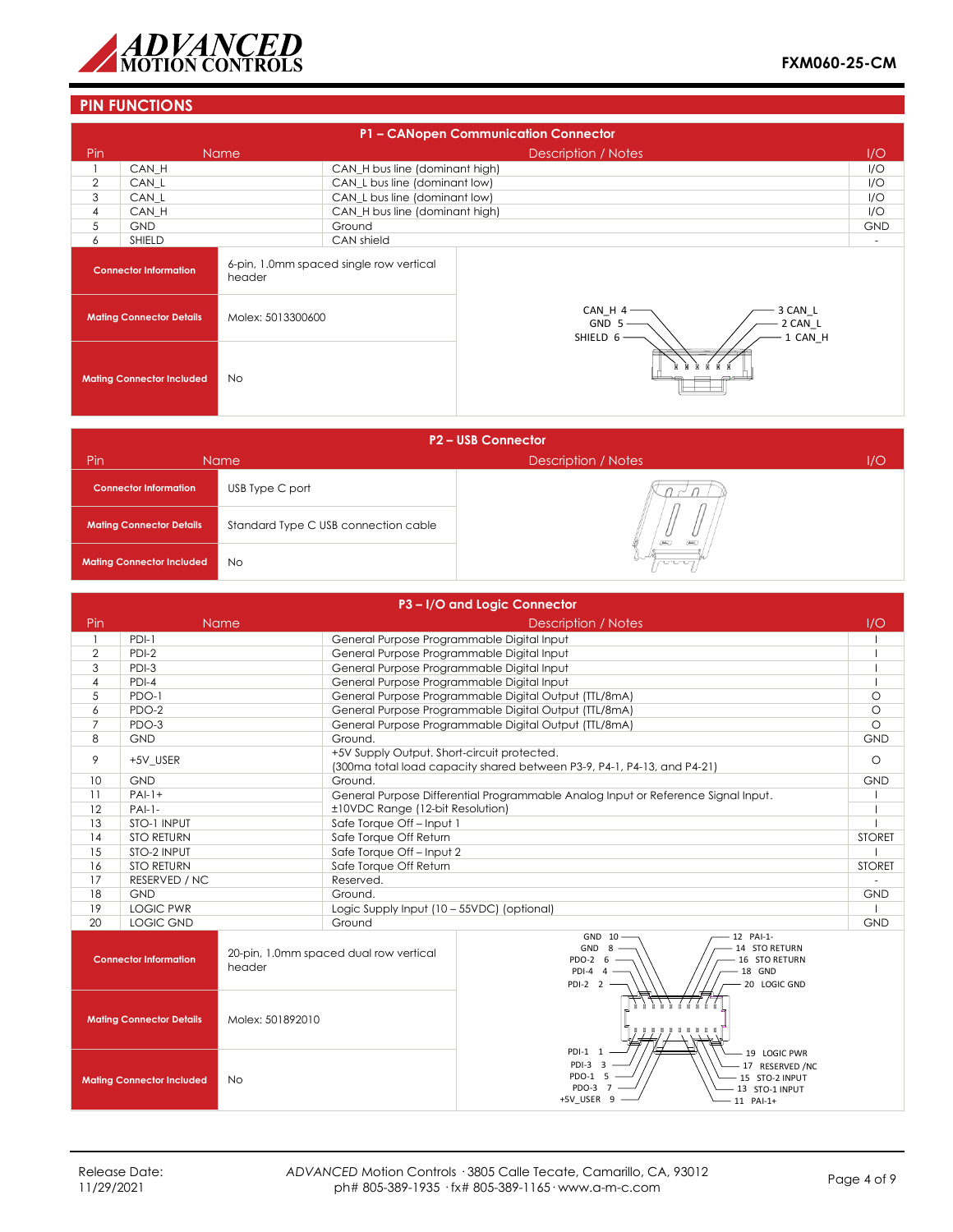

|                | <b>P4 - Feedback Connector</b>   |                                                  |                               |                                                                                                                                                                                                                                                                         |                          |
|----------------|----------------------------------|--------------------------------------------------|-------------------------------|-------------------------------------------------------------------------------------------------------------------------------------------------------------------------------------------------------------------------------------------------------------------------|--------------------------|
| Pin            | Absolute<br>Encoder              | Incremental<br><b>Encoder</b>                    | <b>Description / Notes</b>    |                                                                                                                                                                                                                                                                         | 1/O                      |
| $\mathbf{1}$   | +5V_USER                         | +5V_USER                                         |                               | +5V Supply Output. Short-circuit protected.<br>(300ma total load capacity shared between P3-9, P4-1, P4-13, and P4-21)                                                                                                                                                  | $\circ$                  |
| $\overline{2}$ | <b>GND</b>                       | <b>GND</b>                                       | Ground.                       |                                                                                                                                                                                                                                                                         | <b>GND</b>               |
| 3              | <b>HALL A</b>                    | <b>HALL A</b>                                    |                               |                                                                                                                                                                                                                                                                         | -1                       |
| $\overline{4}$ | <b>HALL B</b>                    | <b>HALL B</b>                                    |                               | Single-ended Commutation Sensor Inputs.                                                                                                                                                                                                                                 | $\overline{\phantom{a}}$ |
| 5              | <b>HALL C</b>                    | <b>HALL C</b>                                    |                               |                                                                                                                                                                                                                                                                         |                          |
| 6              | <b>THERMISTOR</b>                | <b>THERMISTOR</b>                                | Motor Thermal Protection.     |                                                                                                                                                                                                                                                                         | $\overline{1}$           |
| 7              | $ENC$ 2 A+                       | $ENC$ 2 A+                                       |                               |                                                                                                                                                                                                                                                                         | $\overline{1}$           |
| 8              | ENC 2 A-                         | ENC 2 A-                                         |                               | Differential Incremental Encoder A.                                                                                                                                                                                                                                     | $\overline{\phantom{a}}$ |
| 9              | $ENC$ 2 $B+$                     | $ENC$ 2 $B+$                                     |                               |                                                                                                                                                                                                                                                                         | $\overline{1}$           |
| 10             | ENC 2 B-                         | ENC 2 B-                                         |                               | Differential Incremental Encoder B.                                                                                                                                                                                                                                     | $\overline{1}$           |
| 11             | $ENC$ 2 I+                       | $ENC$ 2 $H$                                      |                               | Differential Incremental Encoder Index.                                                                                                                                                                                                                                 | $\overline{1}$           |
| 12             | $ENC$ 2 $I-$                     | $ENC$ 2 $I-$                                     |                               |                                                                                                                                                                                                                                                                         | $\overline{1}$           |
| 13             | +5V_USER                         | +5V_USER                                         |                               | +5V Supply Output. Short-circuit protected.<br>(300ma total load capacity shared between P3-9, P4-1, P4-13, and P4-21)                                                                                                                                                  | $\circ$                  |
| 14             | <b>GND</b>                       | <b>GND</b>                                       | Ground.                       |                                                                                                                                                                                                                                                                         | <b>GND</b>               |
| 15             | STEP +                           | STEP +                                           |                               |                                                                                                                                                                                                                                                                         | $\overline{\phantom{a}}$ |
| 16             | STEP -                           | STEP-                                            | Differential Step Input.      |                                                                                                                                                                                                                                                                         | $\overline{1}$           |
| 17             | $DIR +$                          | $DIR +$                                          | Differential Direction Input. |                                                                                                                                                                                                                                                                         | $\overline{1}$           |
| 18             | $\textsf{DIR}$ -                 | $DIR -$                                          |                               |                                                                                                                                                                                                                                                                         | $\overline{1}$           |
| 19             | <b>RESERVED</b>                  | <b>RESERVED</b>                                  | Reserved.                     |                                                                                                                                                                                                                                                                         | ÷.                       |
| 20             | <b>RESERVED</b>                  | <b>RESERVED</b>                                  |                               |                                                                                                                                                                                                                                                                         | $\sim$                   |
| 21             | +5V_USER                         | +5V_USER                                         |                               | +5V Supply Output. Short-circuit protected.<br>(300mg total load capacity shared between P3-9, P4-1, P4-13, and P4-21)                                                                                                                                                  | $\circ$                  |
| 22             | <b>GND</b>                       | <b>GND</b>                                       | Ground.                       |                                                                                                                                                                                                                                                                         | <b>GND</b>               |
| 23             | ENC 1 DATA+                      | ENC 1 A+                                         |                               | Differential Data Line for Absolute Encoders (BiSS: SLO+/-) or Differential Incremental                                                                                                                                                                                 | $\mathbf{I}$             |
| 24             | ENC 1 DATA-                      | ENC 1 A-                                         | Encoder A.                    |                                                                                                                                                                                                                                                                         | $\overline{1}$           |
| 25             | ENC 1 CLOCK+                     | $ENC$ 1 $B+$                                     |                               | Differential Clock Line for Absolute Encoders (BiSS: MA+/-) or Differential Incremental                                                                                                                                                                                 | $\overline{1}$           |
| 26             | ENC 1 CLOCK-                     | ENC 1 B-                                         | Encoder B.                    |                                                                                                                                                                                                                                                                         | $\overline{1}$           |
| 27             | ENC 1 REF MARK+                  | <b>ENC 1 I+</b>                                  | $\alpha$ r                    | Differential Reference Mark for Absolute Encoders (Leave open for BiSS and EnDat 2.2)                                                                                                                                                                                   | $\overline{\phantom{a}}$ |
| 28             | ENC 1 REF MARK-                  | ENC 1 I-                                         |                               | Differential Incremental Encoder Index.                                                                                                                                                                                                                                 | $\mathbf{I}$             |
| 29             | <b>RESERVED</b>                  | RESERVED                                         | Reserved.                     |                                                                                                                                                                                                                                                                         | ä,                       |
| 30             | <b>RESERVED</b>                  | <b>RESERVED</b>                                  | Reserved.                     |                                                                                                                                                                                                                                                                         |                          |
|                | <b>Connector Information</b>     | 30-pin, 1.0mm spaced dual row vertical<br>header |                               | STEP- 16<br>18 DIR-<br>GND 14<br>ENC 2 I- 12 -<br>20 RESERVED<br>22 GND<br>ENC 2 B- 10<br>ENC 2 A-8 -<br>- 24 ENC 1 DATA- / ENC 1 A-<br>THERMISTOR 6 -<br>- 26 ENC 1 CLOCK- / ENC 1 B-<br>- 28 ENC 1 REF MARK- / ENC 1 I-<br>HALL B $4 -$<br>$GND$ 2 -<br>- 30 RESERVED |                          |
|                | <b>Mating Connector Details</b>  | Molex: 5011893010                                |                               | .<br>+5V USER 1<br>29 RESERVED<br>HALL A 3<br>27 ENC 1 REF MARK+ / ENC 1 I+<br>HALL C 5 -<br>$-25$ ENC 1 CLOCK + / ENC 1 B+<br>- 23 ENC 1 DATA+ / ENC 1 A+<br>$ENC 2 A+ 7$                                                                                              |                          |
|                | <b>Mating Connector Included</b> | No                                               |                               | $ENC2B+ 9 -$<br>$-21$ +5V OUT<br>$ENC2$ I+ 11<br>19 RESERVED                                                                                                                                                                                                            |                          |

#### 19 RESERVED 17 DIR +

<code>ENC 2</code> I+  $\,$  11  $\cdot$ +5V\_USER 13 STEP+ 15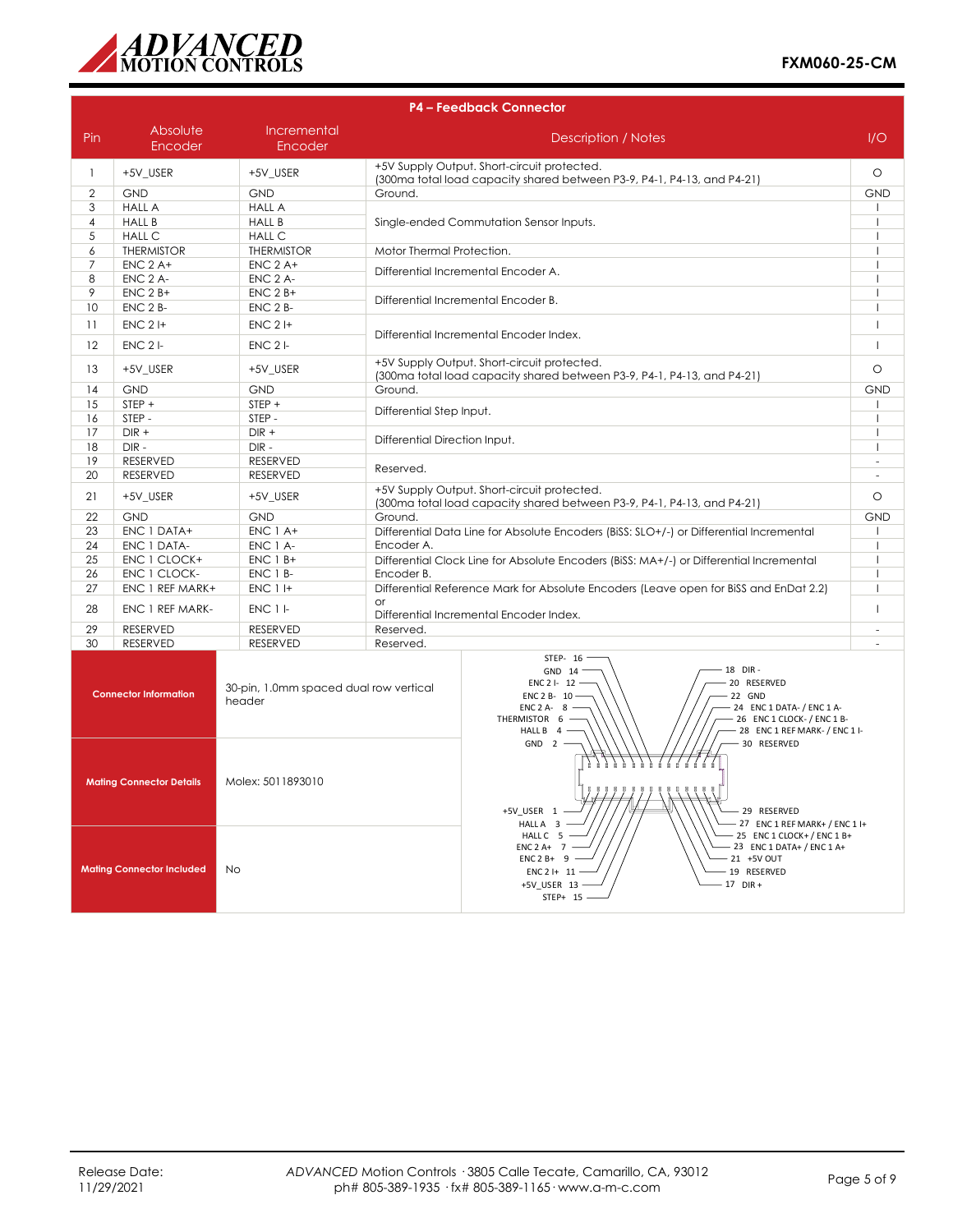

|                                                                                         | <b>P5 - Power Connector</b> |     |                |                                                                                                                                                                                 |            |  |  |
|-----------------------------------------------------------------------------------------|-----------------------------|-----|----------------|---------------------------------------------------------------------------------------------------------------------------------------------------------------------------------|------------|--|--|
| Pin                                                                                     | <b>Name</b>                 |     |                | Description / Notes                                                                                                                                                             | I/O        |  |  |
|                                                                                         | <b>HV</b>                   |     |                | DC Supply Input (red). Applications with a supply voltage higher than 30VDC require a minimum<br>external decoupling capacitance of 470µF / 100V added across HV and POWER GND. |            |  |  |
| $\overline{2}$                                                                          | POWER GND                   |     | Ground (black) |                                                                                                                                                                                 | <b>GND</b> |  |  |
| 2x 165 mm, 16 AWG flying leads w/<br><b>Connector Information</b><br>solder-dipped ends |                             |     |                |                                                                                                                                                                                 |            |  |  |
| N/A<br><b>Mating Connector Details</b>                                                  |                             |     |                |                                                                                                                                                                                 |            |  |  |
| <b>Mating Connector Included</b>                                                        |                             | N/A |                | 2 POWER GND<br>HV                                                                                                                                                               |            |  |  |

|                                 | <b>P6 - Motor Power Connector</b>                                                       |             |                       |                                  |  |         |  |
|---------------------------------|-----------------------------------------------------------------------------------------|-------------|-----------------------|----------------------------------|--|---------|--|
| Pin                             |                                                                                         | <b>Name</b> |                       | Description / Notes              |  | 1/O     |  |
|                                 | <b>MOTOR A</b>                                                                          |             | Motor Phase A (blue)  |                                  |  | $\circ$ |  |
| $\overline{2}$                  | <b>MOTOR B</b>                                                                          |             | Motor Phase B (brown) |                                  |  | $\circ$ |  |
| 3                               | MOTOR C                                                                                 |             | Motor Phase C (white) |                                  |  | $\circ$ |  |
|                                 | 3x 165 mm, 16 AWG flying leads w/<br><b>Connector Information</b><br>solder-dipped ends |             |                       |                                  |  |         |  |
| <b>Mating Connector Details</b> |                                                                                         | N/A         |                       | <b>MOTOR A</b><br><b>MOTOR B</b> |  |         |  |
|                                 | <b>Mating Connector Included</b>                                                        | N/A         |                       | <b>MOTOR C</b>                   |  |         |  |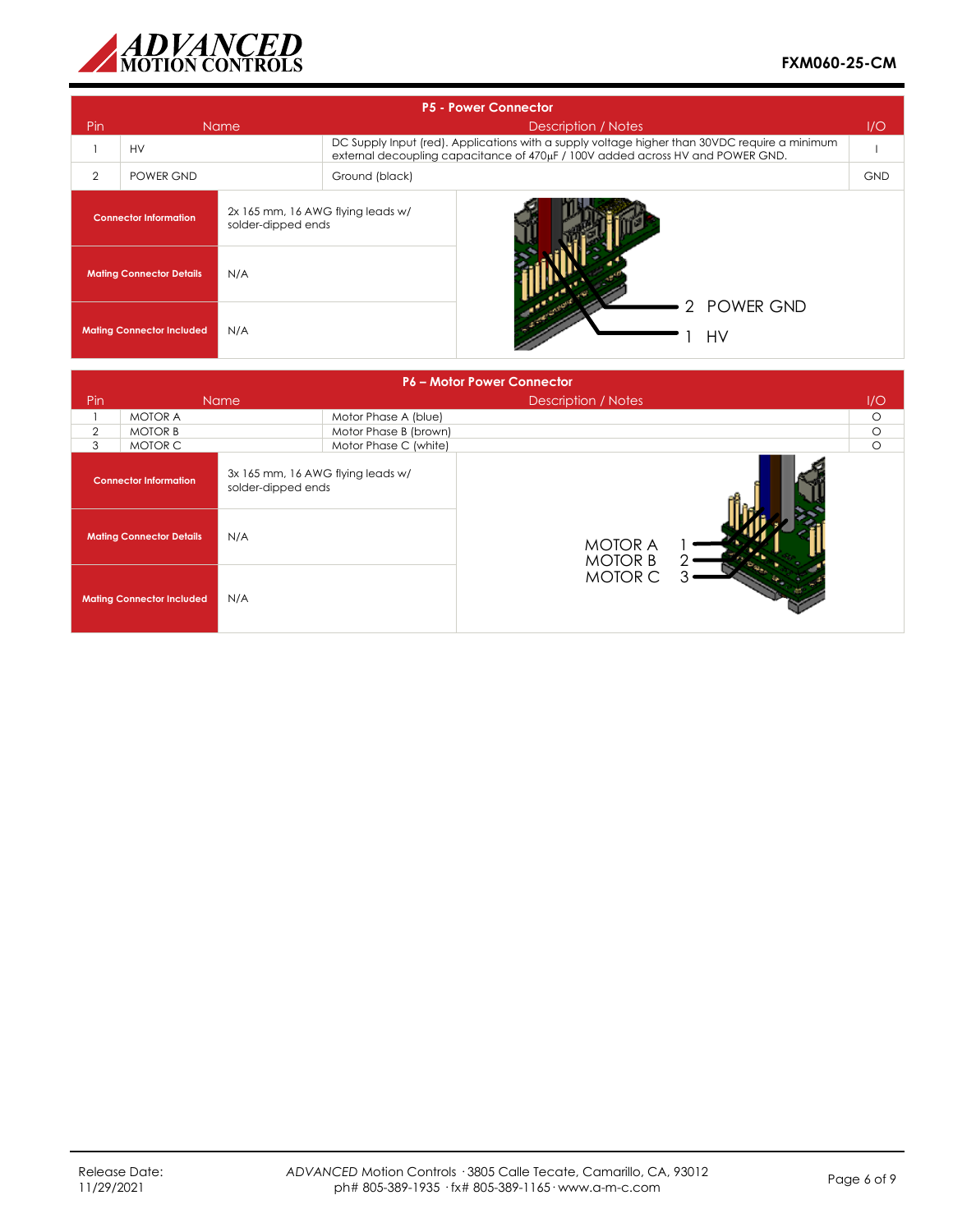

# **BOARD CONFIGURATION**

#### **Status LED Functions**

| <b>LED</b>  | <b>Description</b>                                                                                                                           |
|-------------|----------------------------------------------------------------------------------------------------------------------------------------------|
| <b>STAT</b> | Indicates drive power bridge status. GREEN when DC bus power is applied and the drive is enabled. RED when the drive is in a<br>fault state. |
| LOGIC PWR   | Indicates that +5V logic power is available to the drive. GREEN when +5V logic power is available.                                           |

#### **Switch Settings**

The CANopen Node ID and baud rate are set using DIP Switch SW1. Switch settings are given in the below table.

| SW <sub>1</sub> | <b>Description</b>          | On                                                                       | Off                            |  |  |  |
|-----------------|-----------------------------|--------------------------------------------------------------------------|--------------------------------|--|--|--|
|                 | Bit 0 of binary CANopen ID. |                                                                          |                                |  |  |  |
| $\overline{2}$  | Bit 1 of binary CANopen ID. | On = 1, Off = 0. Note that setting all addressing switches to 0 will use |                                |  |  |  |
| 3               | Bit 2 of binary CANopen ID. | the address stored in NVM. Default setting is NVM address.               |                                |  |  |  |
| $\overline{4}$  | Bit 3 of binary CANopen ID. |                                                                          |                                |  |  |  |
| 5               | <b>Baud Rate</b>            | 500k                                                                     | Set via software (default)     |  |  |  |
| 6               | <b>RESERVED</b>             | Invalid                                                                  | Leave off for proper operation |  |  |  |
| $\overline{7}$  | <b>RESERVED</b>             | Invalid                                                                  |                                |  |  |  |
| 8               | Network Termination         | Terminated                                                               | Not Terminated (default)       |  |  |  |

#### **Safe Torque Off (STO) Inputs**

The Safe Torque Off (STO) inputs are dedicated +5VDC sinking single-ended inputs. For applications not using STO functionality, disabling of the STO feature is required for proper drive operation. STO may be disabled by following the STO Disable wiring instructions as given in the hardware installation manual.

#### **Mating Connector Kit**

Mating connector housing and crimp contacts can be ordered as a kit using *ADVANCED* Motion Controls' part number KC-MC1XFM01. This includes mating connector housing and crimp style contacts for the Communication, I/O and Logic, and Feedback connectors. The recommended tool for crimping the contacts is Molex PN: 63819-1500 (not included with the kit).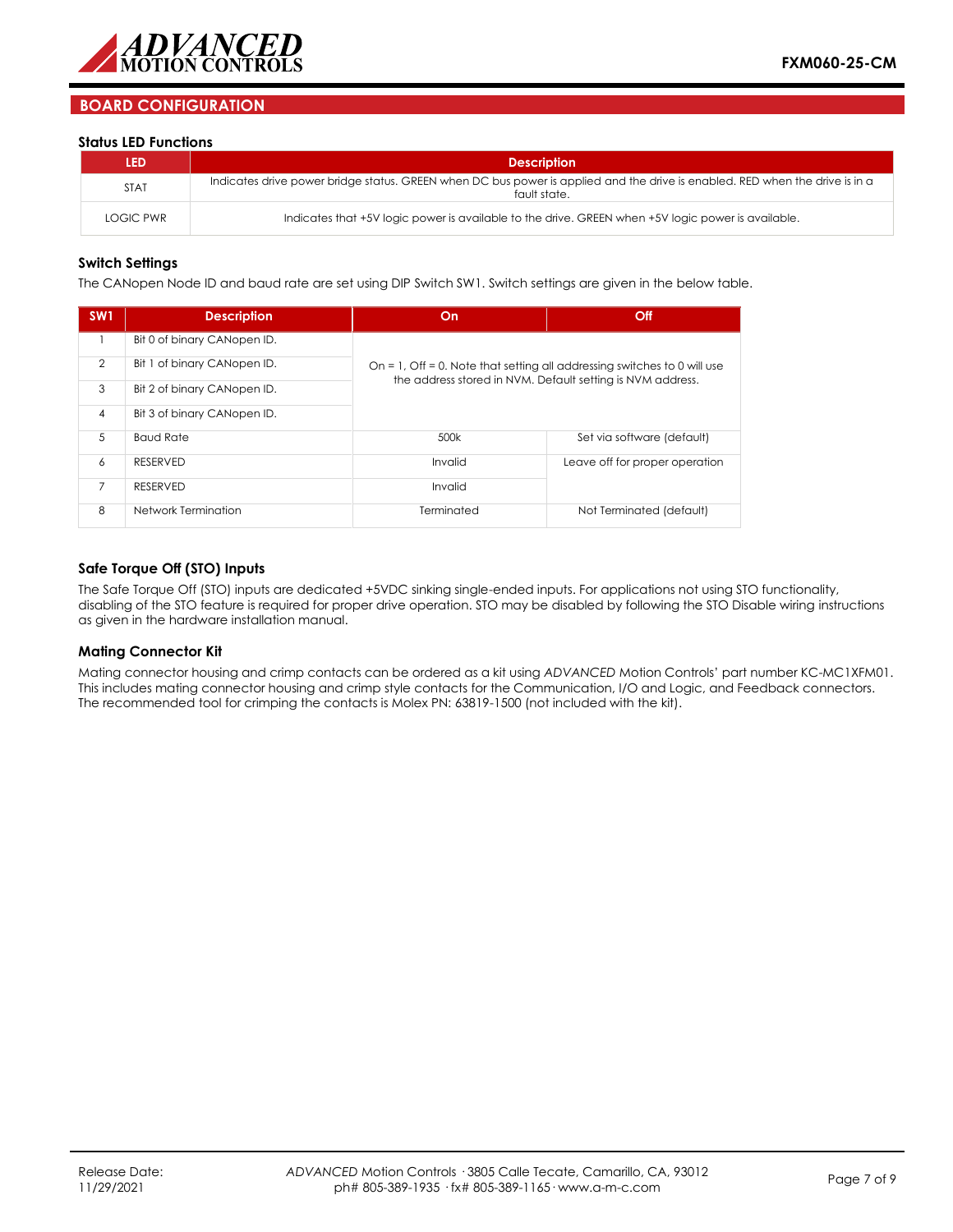

# **FXM060-25-CM**